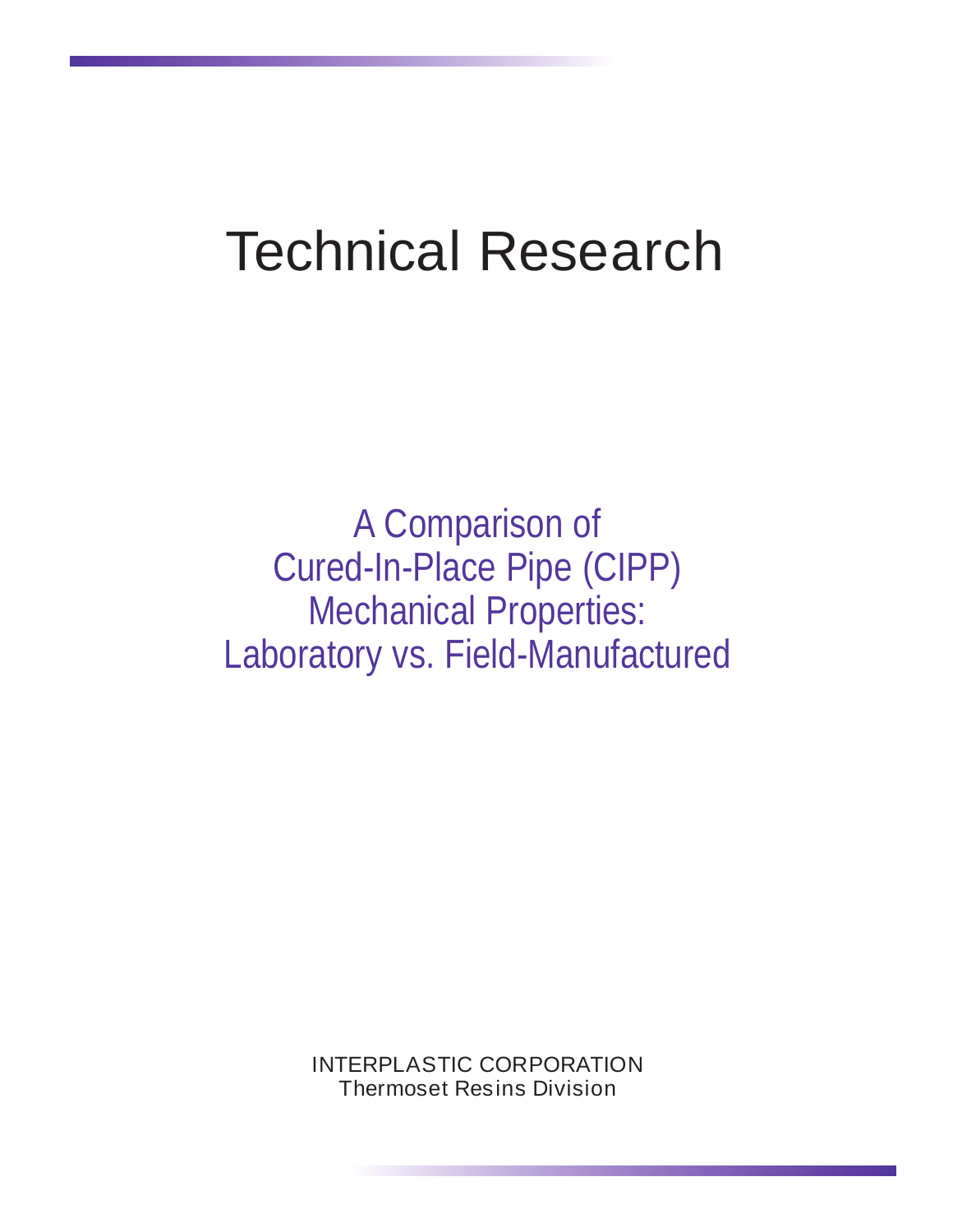#### **ABSTRACT**

In the Cured-in-Place Pipe (CIPP) market, the mechanical properties of the rehabilitated line are important critera for resin selection and the determination of a project's success. Municipalities often have minimum requirements the CIPP must meet (Table 1). Resin suppliers normally report mechanical properties from laboratory-generated samples while the contractor measures results from field-generated samples. Typically, laboratory samples give higher physical properties than fieldgenerated samples. This research examined the differences in properties between these samples.

#### INTRODUCTION

Cured-In-Place Pipe technology has been employed worldwide for more than 30 years. It is one of several options available for rehabilitating and upgrading underground municipal and industrial pipe infrastructure. Rehabilitating pipes by using thermoset polyester resins and polyester felt (CIPP) usually requires satisfying predetermined specifications for materials and installation. In the United States, these specifications customarily follow the standards published by the American Society for Testing and Materials International (ASTM International). The customer (i.e. municipality engineer, industrial business engineer, etc.) may also invoke specific material and/or process requirements such as special chemical resistance, strength requirements, and/or installation equipment contingencies.

Several issues have arisen over the years in the correlation of the properties of laboratory-produced coupons to those of field samples. The focus was to determine the major factors influencing the ultimate physical properties, compare those factors relating to the laboratory and field samples, and then explain why the field samples have lower strengths. The ultimate goal was to determine the parameter(s) that must be controlled for laboratory-manufactured samples to duplicate field sample results. This will allow the creation of more realistic, achievable standards and give raw material manufacturers a more realistic composite to test for retention of properties.

#### **EXPERIMENTAL**

The resin/felt composites were constructed by impregnating 0.24 in. (6 mm), needle-punched, polyester fabric felt with an applicable resin/ initiator system. The composites were cured in a clamped mold, incorporating precision spacers, in a time/temperature programmable hot air oven. The composites were subjected to 110°F (43°C) for four hours, followed by 180°F (82°C) for 16 hours, and then cooled to 77°F (25°C) before demolding.

Static flexural physical properties of the panels were tested according to ASTM D790 and ASTM D638 on an Instron Model 4505 Universal Tester. The coupon thicknesses were measured with a Starrett micrometer. The coupon weights for the specific gravity measurements were measured with a Mettler AE160 scale with an accuracy of 0.0002 grams.

The degree of cure was measured with a TA DSC 1000. A sample size of 5 to 15 milligrams was weighed and sealed in the DSC aluminum sample pan. The samples were scanned from 32°F (0°C) to 399°F (200°C) at 18°F (10°C) per minute. The samples were rescanned to ensure all the energy was released on the first scan.

The resin-to-felt ratios were calculated using the felt manufacturer's theoretical air content per designed felt thickness. The average thickness of the specimens was used for the flexural and tensile static physical properties. The theoretical air content is 86.2% for the felt/resin system. Using the actual thickness of the felt and the final composite thickness determined the percent compression of the felt. The reduction in theoretical air content and ultimate air void space was determined and used to calculate the resin-to-felt ratio. We assumed that there is no entrained air in the composite.

The resin system used in this work is a typical filled isophthalic resin designed especially for CIPP applications. The isophthalic polymer is a two-stage, 1:1 isophthalic acid**:**maleic anhydride, all-propylene glycol that has been commonly used in corrosion applications.

The panels constructed in the laboratory were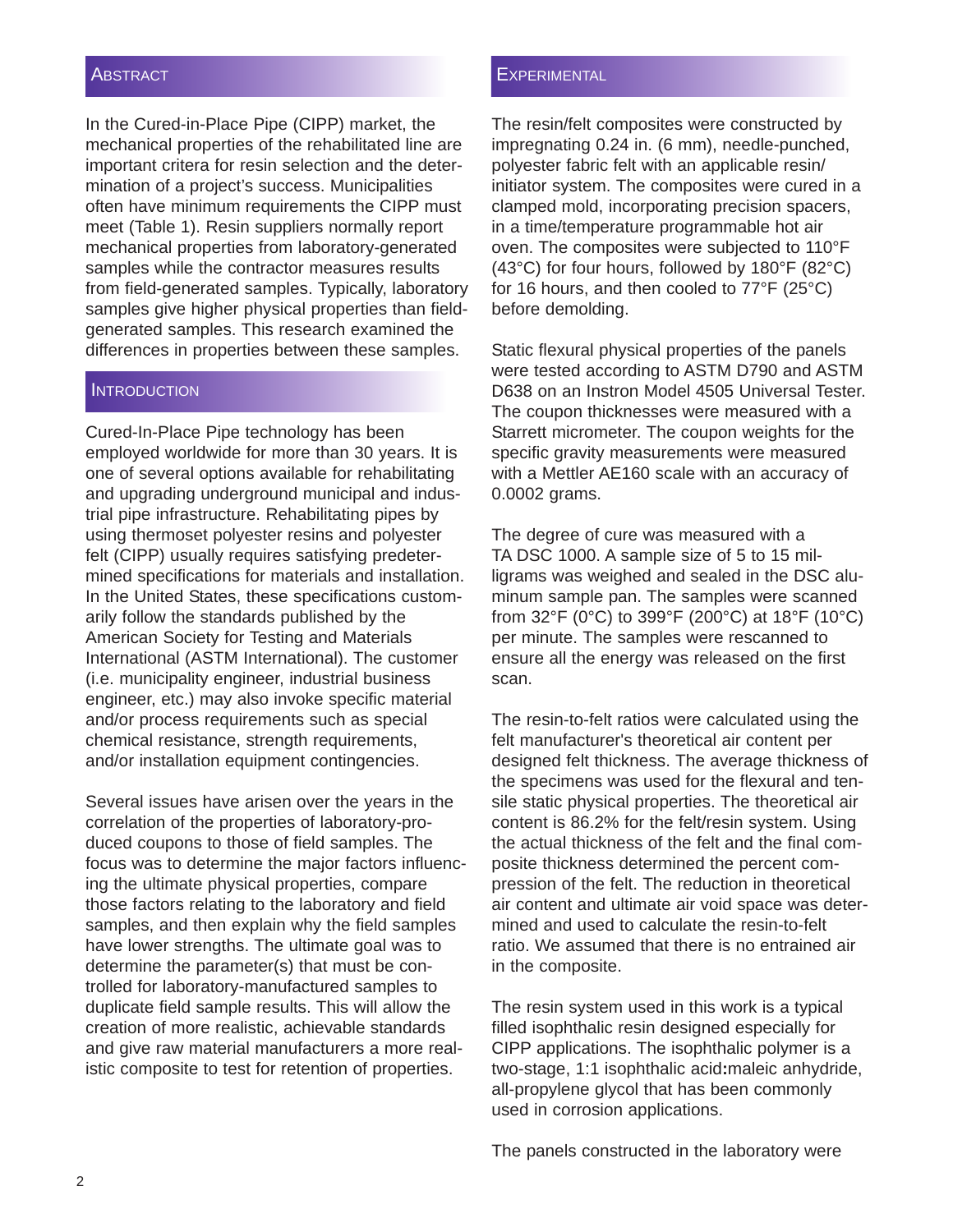made between two, 1/8-inch (3.2 mm)-thick steel plates. The felt was saturated with the resin system then placed between two pieces of Mylar® film. All the bubbles were removed from the surface and then the panel was placed in a plastic bag. The bag was sealed and placed between the steel plates. One-quarter inch-thick (6 mm) spacers were placed between the steel plates, and several clamps were positioned around the edges to maintain the thickness during curing.

The thinner laboratory-constructed panels were made in the same manner, except the spacers were not used and varying amounts of clamping pressure was used.

## RESULTS AND DISCUSSION

The testing and measurement data collected are compiled in Tables 2 and 3. The field-generated samples are labeled F-1 to F-10. The properties of the 10 samples in this study appear tightly grouped together. This infers that the processes used in the field create similar finished composites and are fairly consistent job-to-job. The remainder of the analysis is focused on the flexural and tensile properties and the factors that influence them.

The laboratory-manufactured samples are labeled L-1 to L-3. These three samples all have significantly higher flexural strengths than the field-generated samples. The flexural moduli are on the high end of the range of the field-manufactured samples, but the tensile strengths and tensile moduli fall within the range of the 10 field samples.

One theory tested was that a lower degree of cure in the field generated samples would cause the lower physical properties compared to the laboratory samples. An X-Y plot of the degree of cure verses flexural strength is shown in Figure 1. All of the samples, field and laboratory, were grouped between 95 and 100, which is satisfactory and a high level of cure. The points do not show any signs of having a relationship to each other.

Similar X-Y plots showing no relationship between the degree of cure and the flexural modulus, tensile strength, and tensile modulus data were also found. These results correlate with previous work relating the degree of cure to ultimate static physical properties. Results showed that specimens having a degree of cure over 85% had achieved their maximum flexural and tensile properties.

The next theory tested was whether differences in the percentage of resin in the felt caused the lower field values. This was done by analyzing the physical property data and the resin content. The resin content had to be calculated because standard tests used on composites, such as burnout, would not work. The resin and felt are hydrocarbon-based and have similar flammability.

Under ideal controlled conditions, the resin-to-felt ratio is 86.2**:**13.8. When no pressure was put on the molds in the laboratory samples, the felt achieved full saturation. The laboratory samples that were compressed and the field samples yielded lower resin-to-felt ratios. Cross sections of the laboratory and field samples were inspected for voids/entrained air and none was visible. Based on that, the assumption that there was minimal to no entrained air in the composite was validated

The X-Y plots of the resin ratio compared to physical properties (flexural strength, flexural modulus, tensile strength, and tensile modulus) are shown in Figures 2, 3, 4, and 5 respectively. These plots illustrate that there is no apparent relationship between the percent resin in the composite and its physical properties.

A general observation was made after viewing the test samples, that the surfaces of the field panels were rough and/or irregular, as well as resin-starved in some cases. Four representative field samples can be seen in Figure 6. Sample A is a flat panel; and samples B, C, and D are curved sections of pipe. The laboratory-manufactured samples have a smooth, uniform, and resin-rich surface. Panel A in Figure 7 is a representative picture.

A new theory was postulated that the poor surfaces of the field-generated panels were contributing to the lower values. This theory was based on the knowledge that test panels with flaws on their edges can decrease physical properties. When these flaws cover the whole panel, the decrease in properties may be even more pronounced. Compared to the smooth lab samples, the rough and irregular surface of the field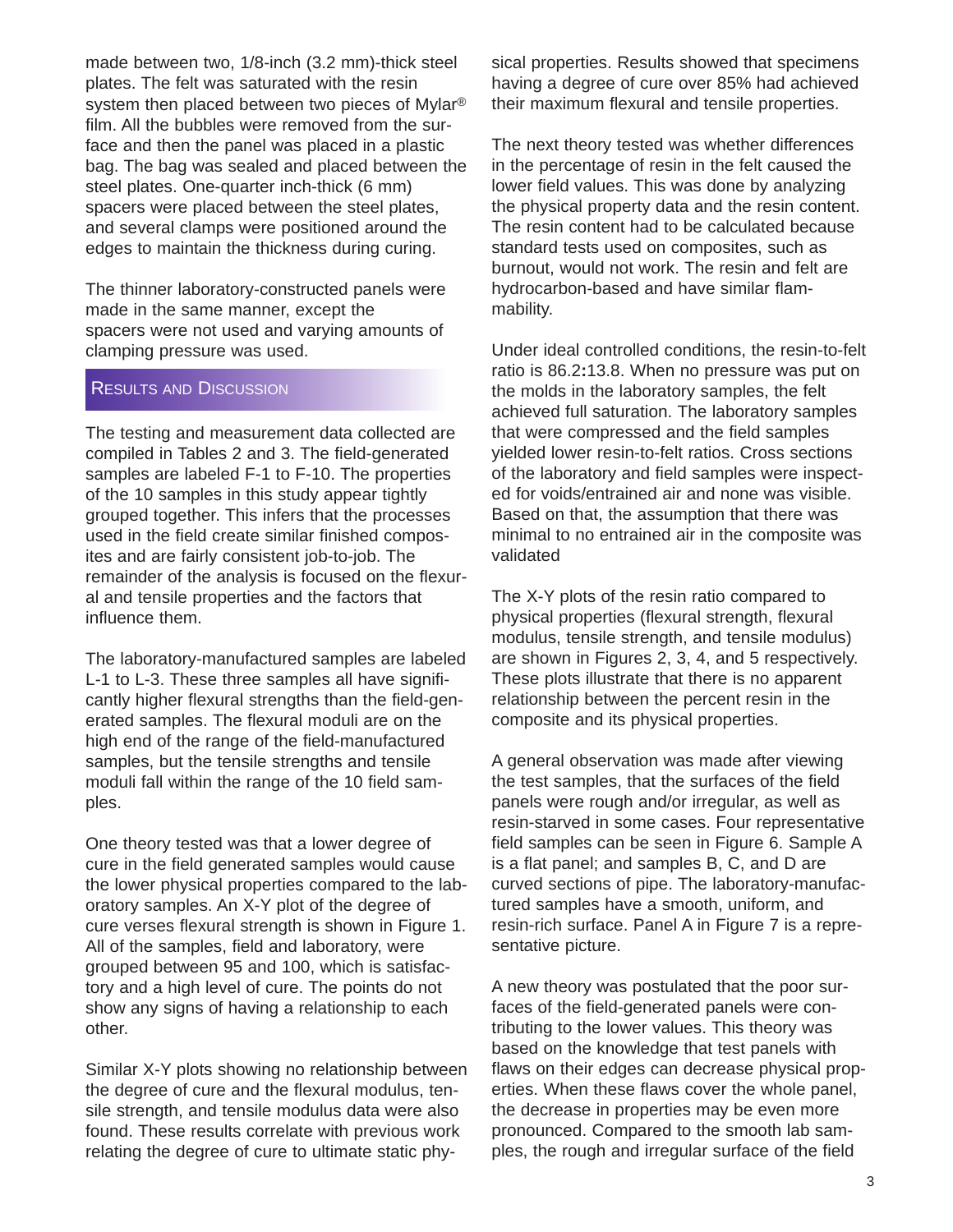samples creates points where cracks can easily propagate, causing

premature failure.Two other differences were observed after inspecting several broken laboratory and field specimens - the ultimate bend in the specimen and the number of visible cracks.

The surface quality theory was tested by roughing the surface of a laboratory-made panel with a coarse sand paper to create surface flaws. Panel B in Figure 7 is one such panel. The scratches made by the sandpaper are more visible in the close-up photograph on the right.

Views of failed smooth and roughened specimens are shown in Figures 8 and 9. Several thin cracks are seen in the smooth panel and only three thick cracks are seen in the roughened panel. Arrows have been inserted to point out the cracks that formed during testing. The lower photograph in Figure 9 shows that six, narrow, visible cracks occurred during the test in the smooth laboratory specimen. The upper photograph in Figure 9 shows the roughened laboratory specimen with three, broader, cracks. Typically the smooth samples had six or more cracks, while the roughened ones had three or four.

Figure 10 contains two side views each of the smooth and roughened laboratory flexural specimens. The smooth laboratory specimen bent more than 50% further than the roughened specimen before failure in the three point flexural bend. All of the smooth laboratory samples had a similar large bend. Every one of the roughened samples had a similar small bend. This difference may be attributed to the resin-rich surface that may be adding some toughness to the surface. The difference could also be related to the numerous surface flaws and their contribution to the failure of the specimens.

The test results on a smooth and a roughened panel are compiled in Table 4 and the analysis of the data shows a 20% and 5% drop in the flexural strength and modulus respectively. This decrease was created with only a minor disruption of the surface. Incorporating a large number and variety of surface deformations, as seen in the field samples, could cause even lower values. The flexural strength and modulus test results on the roughened sample are in the top side of the range seen in the field samples presented in Table 2.

#### **CONCLUSIONS**

1. The processes used in the field to create the samples are fairly consistent from job-to-job.

2. The field application of the CIPP process generates a high degree of cure in the composite.

3. The variation found in the degree of cure seen in the samples does not cause any of the differences seen in the physical properties of the composite.

4. The tensile properties are not influenced by the percent of resin in the composite.

5. The tensile properties are not influenced by differences in the surface quality.

6. The flexural properties are not influenced by the percent of resin system in the composite.

7. Surface quality only has a minor effect on the flexural modulus.

8. Surface quality has a major effect on the flexural strength.

## FUTURE RESEARCH

This work shows that changes in the surface to replicate the field samples allows us to more closely duplicate in the laboratory the field samples' properties.

1. Evaluate a variety of processes to simulate in the laboratory the methods that can cause the surface irregularities in the field.

2. Determine if surface irregularities effect the corrosion resistance and 10,000 hour creep testing.

## **REFERENCE**

The original paper, of the same title, was first published in 2007, by David Herzog, Anthony J. Bennett, Kaleel Rahaim, and Jason D. Schiro, on behalf of Interplastic Corporation. It is available from the American Composites Manufacturing Association (ACMA).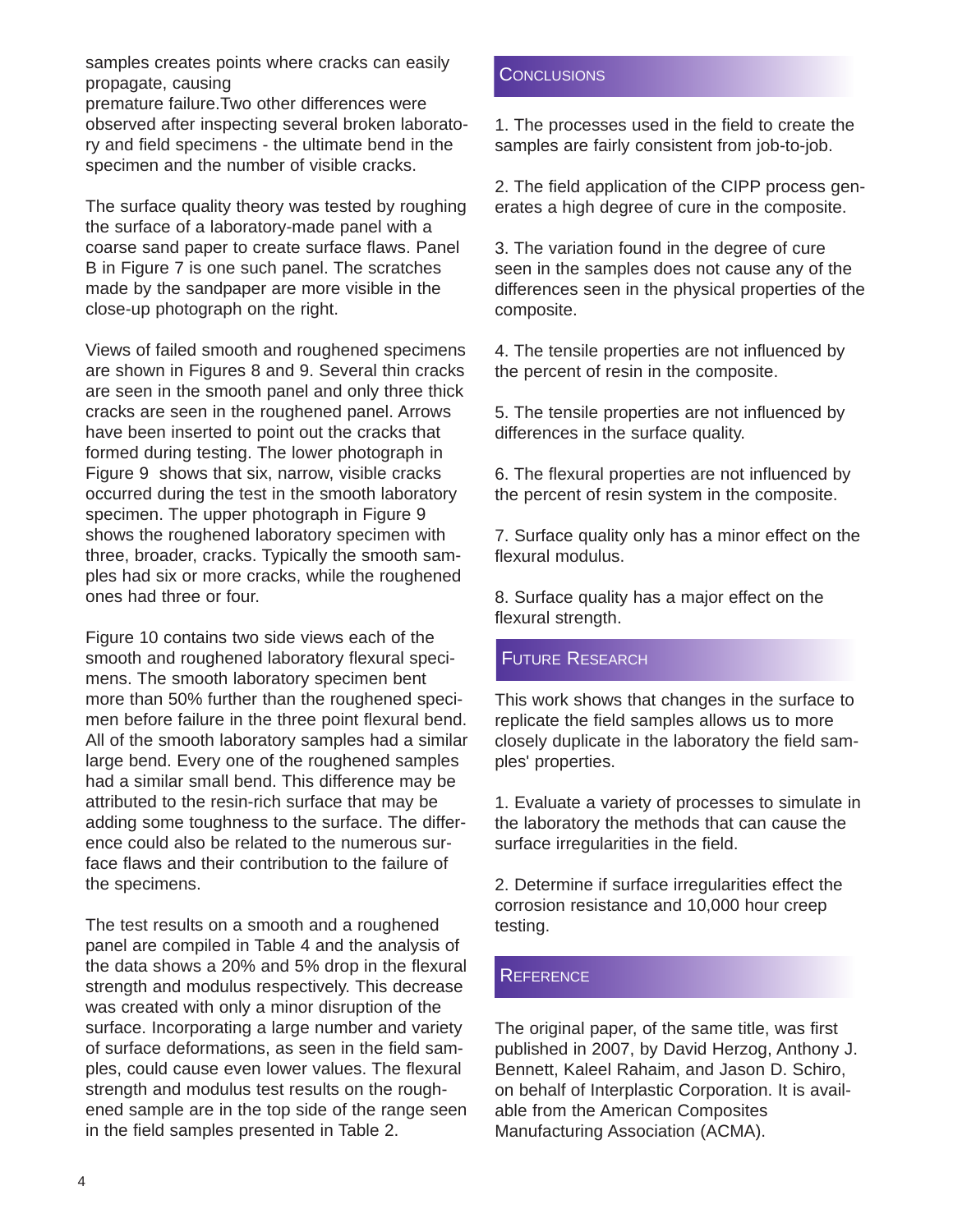# Table 1: Minimum Physical Property Requirements of Cured Resin/Felt Composites

|                                     | <b>FLEXURAL</b><br><b>STRENGTH</b><br>psi (MPa) | <b>FLEXURAL</b><br><b>MODULUS</b><br>psi (MPa) | <b>TENSILE</b><br><b>STRENGTH</b><br>psi (MPa) | <b>TENSILE</b><br><b>MODULUS</b><br>psi (MPa) | <b>COMMENTS</b>                                                                                                                                       |
|-------------------------------------|-------------------------------------------------|------------------------------------------------|------------------------------------------------|-----------------------------------------------|-------------------------------------------------------------------------------------------------------------------------------------------------------|
| <b>ASTM D5813</b>                   | 4,500<br>(31)                                   | 250,000<br>(1,720)                             | 2,500<br>(17)                                  | <b>NA</b>                                     | If a value is specified,<br>whichever value is greater<br>is the minimum.                                                                             |
| ASTM F1216 and<br><b>ASTM F1743</b> | 4,500<br>(31)                                   | 250,000<br>(1,720)                             | 3,000<br>(21)                                  | <b>NA</b>                                     | Tensile strength requirement<br>is only for pressure pipes.                                                                                           |
| Green Book<br>Table 500-1.4.2 (A)   | 5,000<br>(34)                                   | 300,000<br>(2,070)                             | 4,000<br>(28)                                  | 250,000<br>(1,720)                            | Typically, but unofficially<br>required, is that the static<br>physical properties be 80%<br>of the coupons' standard for<br>field-generated samples. |

## Table 2: Flexural Properties and Other Sample Data

| <b>SAMPLE ID</b> | <b>SAMPLE</b><br><b>ACQUISITION</b><br><b>SOURCE</b> | <b>RESIN</b><br><b>CONTENT</b><br>% | <b>FLEXURAL</b><br><b>STRENGTH</b><br>psi (MPa) | <b>FLEXURAL</b><br><b>MODULUS</b><br>psi (MPa) | <b>DEGREE</b><br>OF CURE<br>$\%$ |
|------------------|------------------------------------------------------|-------------------------------------|-------------------------------------------------|------------------------------------------------|----------------------------------|
| $F-1$            | Field                                                | 78.90                               | 6,320 (43.6)                                    | 563,000 (3,880)                                | $99+$                            |
| $F-2$            | Field                                                | 79.94                               | 7,300 (50.4)                                    | 580,000 (4,000)                                | 95.5                             |
| $F-3$            | Field                                                | 79.70                               | 7,200 (49.7)                                    | 532,000 (3,670)                                | 97.6                             |
| $F-4$            | Field                                                | 79.54                               | 6,140 (42.4)                                    | 544,000 (3,750)                                | $99+$                            |
| $F-5$            | Field                                                | 77.81                               | 6,270 (43.3)                                    | 571,000 (3,940)                                | 98.2                             |
| $F-6$            | Field                                                | 77.94                               | 7,170 (49.3)                                    | 568,000 (3,920)                                | $99+$                            |
| $F-7$            | Field                                                | 80.47                               | 5,450 (37.6)                                    | 517,000 (3,570)                                | 97.2                             |
| $F-8$            | Field                                                | 79.82                               | 6,910 (47.3)                                    | 536,000 (3,700)                                | $99+$                            |
| $F-9$            | Field                                                | 78.72                               | 6,560 (45.3)                                    | 555,000 (3,830)                                | $99+$                            |
| $F-10$           | Field                                                | 78.98                               | 6,800 (46.9)                                    | 537,000 (3,700)                                | 97.8                             |
| $L-1$            | Laboratory                                           | 85.66                               | 9,450 (65.2)                                    | 703,000 (4,850)                                | $99+$                            |
| $L-2$            | Laboratory                                           | 70.31                               | 7,610 (52.5)                                    | 621,000 (3,590)                                | $99+$                            |
| $L-3$            | Laboratory                                           | 66.09                               | 10,290 (70.9)                                   | 687,000 (4,280)                                | $99+$                            |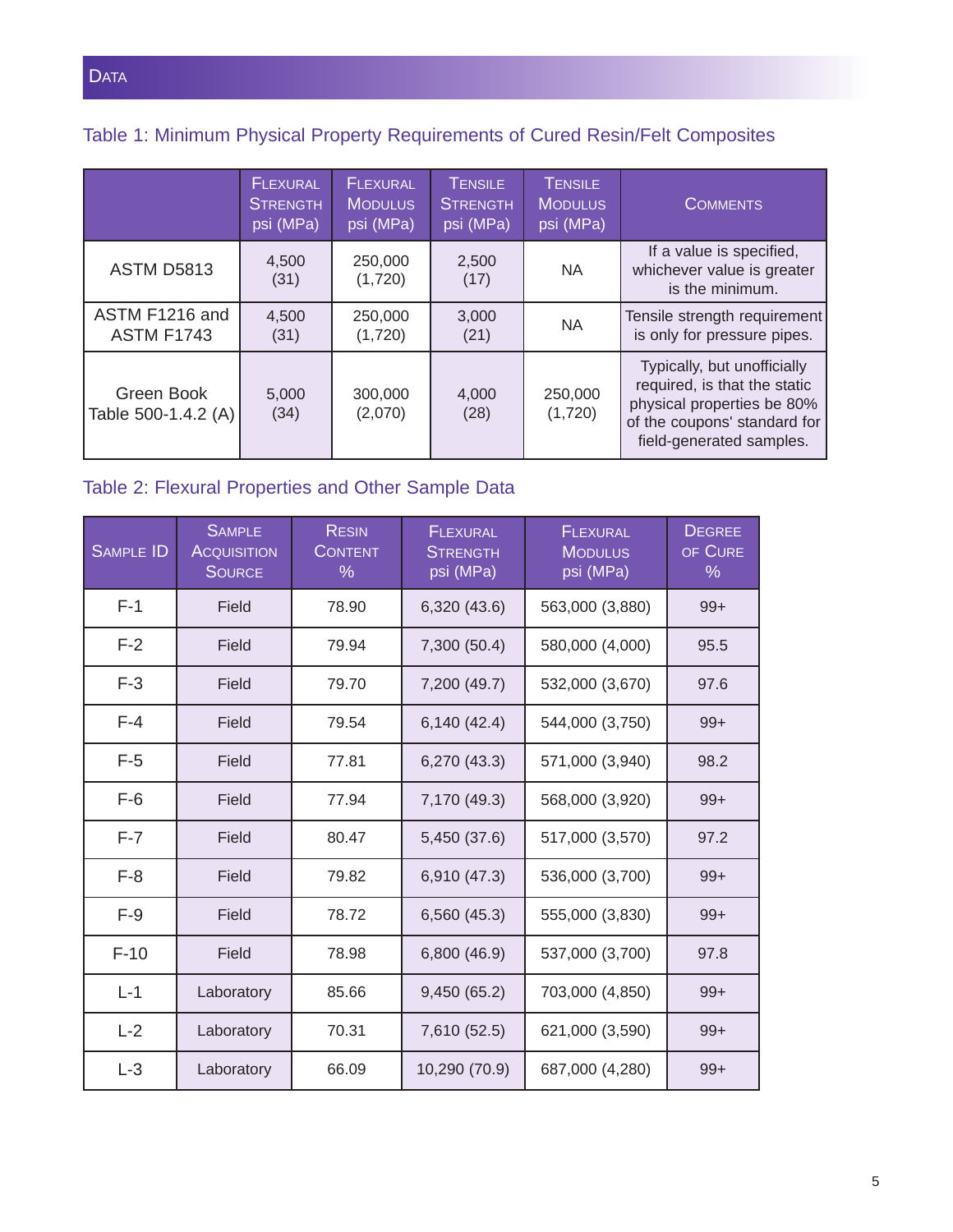# Table 3: Tensile Properties and Other Sample Data

| <b>SAMPLE ID</b> | <b>SAMPLE</b><br><b>ACQUISITION</b><br><b>SOURCE</b> | <b>RESIN</b><br><b>CONTENT</b><br>% | <b>FLEXURAL</b><br><b>STRENGTH</b><br>psi (MPa) | <b>FLEXURAL</b><br><b>MODULUS</b><br>psi (MPa) | <b>DEGREE</b><br>OF CURE<br>$\%$ |
|------------------|------------------------------------------------------|-------------------------------------|-------------------------------------------------|------------------------------------------------|----------------------------------|
| $F-1$            | Field                                                | 78.90                               | 3,070 (21.2)                                    | 693,000 (4,780)                                | $99+$                            |
| $F-2$            | Field                                                | 78.90                               | 3,180(21.9)                                     | 587,000 (4,050)                                | 95.5                             |
| $F-3$            | Field                                                | 79.70                               | 3,430 (23.6)                                    | 680,000 (4,690)                                | 97.6                             |
| $F-4$            | Field                                                | 79.54                               | 3,320 (22.9)                                    | 662,000 (4,570)                                | $99+$                            |
| $F-5$            | Field                                                | 77.81                               | 3,050(21.0)                                     | 658,000 (4,540)                                | 98.2                             |
| $F-6$            | Field                                                | 77.94                               | 3,180 (21.9)                                    | 640,000 (4,410)                                | $99+$                            |
| $F-7$            | Field                                                | 80.47                               | 3,010 (20.8)                                    | 623,000 (4,300)                                | 97.2                             |
| $F-8$            | Field                                                | 79.82                               | 3,010 (20.8)                                    | 616,000 (4,250)                                | $99+$                            |
| $F-9$            | Field                                                | 78.72                               | 3,370 (23.2)                                    | 670,000 (4,620)                                | $99+$                            |
| $F-10$           | Field                                                | 78.98                               | 3,190 (22.0)                                    | 668,000 (4,610)                                | 97.8                             |
| $L-1$            | Laboratory                                           | 85.66                               | 3,500(24.1)                                     | 664,000 (4,580)                                | $99+$                            |
| $L-2$            | Laboratory                                           | 70.31                               | 4,220 (29.0)                                    | 646,000 (4,450)                                | $99+$                            |
| $L-3$            | Laboratory                                           | 66.09                               | 4,000 (27.6)                                    | 670,000 (4,620)                                | $99+$                            |

# Table 4: Tensile Properties and Other Sample Data

| TEST                     | <b>ASTM</b> | <b>UNITS</b> | SMOOTH SURFACE  | ROUGHENED SURFACE |
|--------------------------|-------------|--------------|-----------------|-------------------|
| <b>Flexural Strength</b> | D790        | psi (MPa)    | 10,340 (71.3)   | 8,300 (57.2)      |
| <b>Flexural Modulus</b>  | D790        | psi (MPa)    | 701,000 (4,840) | 662,000 (4,560)   |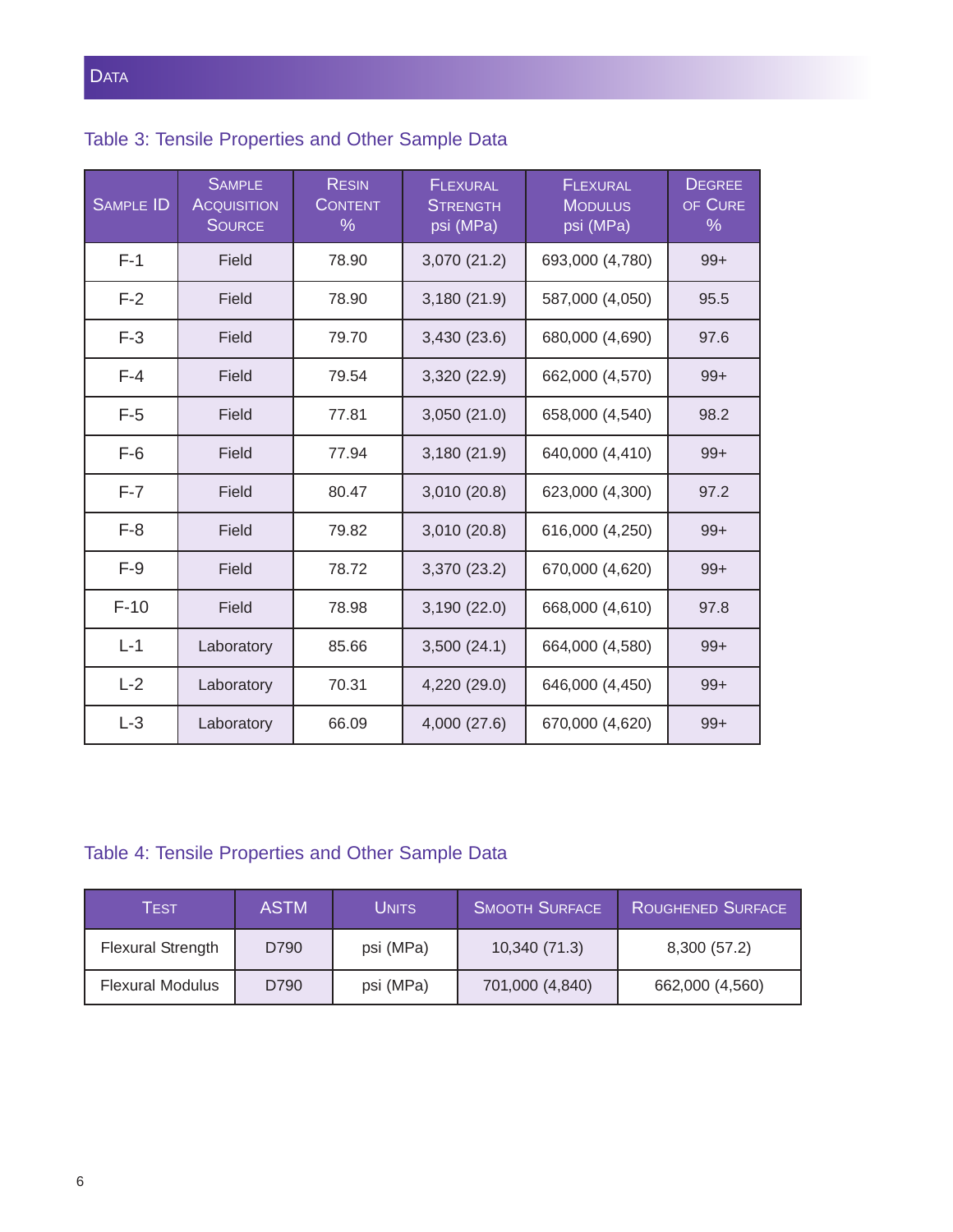

Figure 1: X-Y Plot of Degree of Cure vs. Flexural Strength

Figure 2: X-Y Plot of Resin System Content vs. Flexural Strength

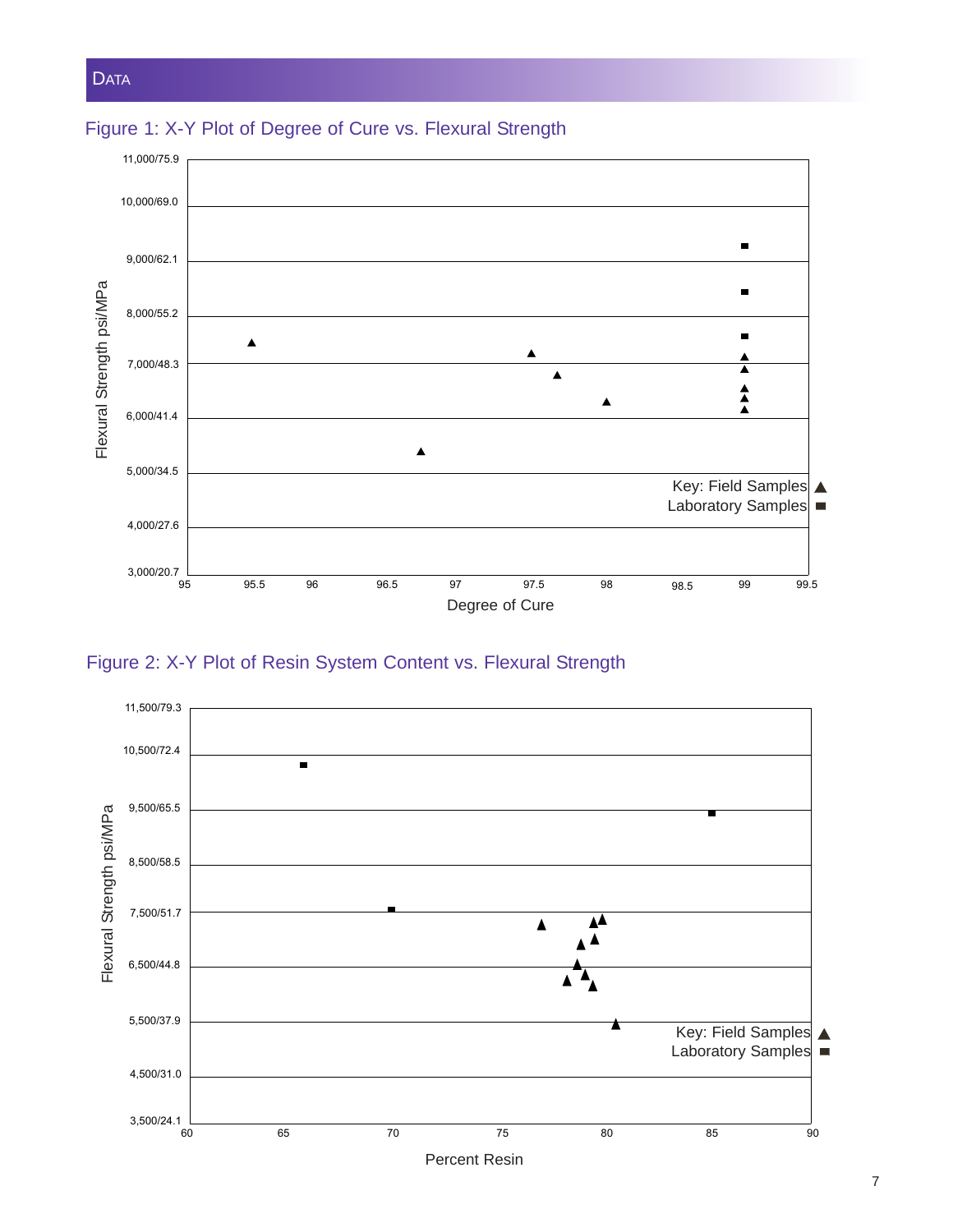

## Figure 3: X-Y Plot of Resin System Content vs. Flexural Modulus



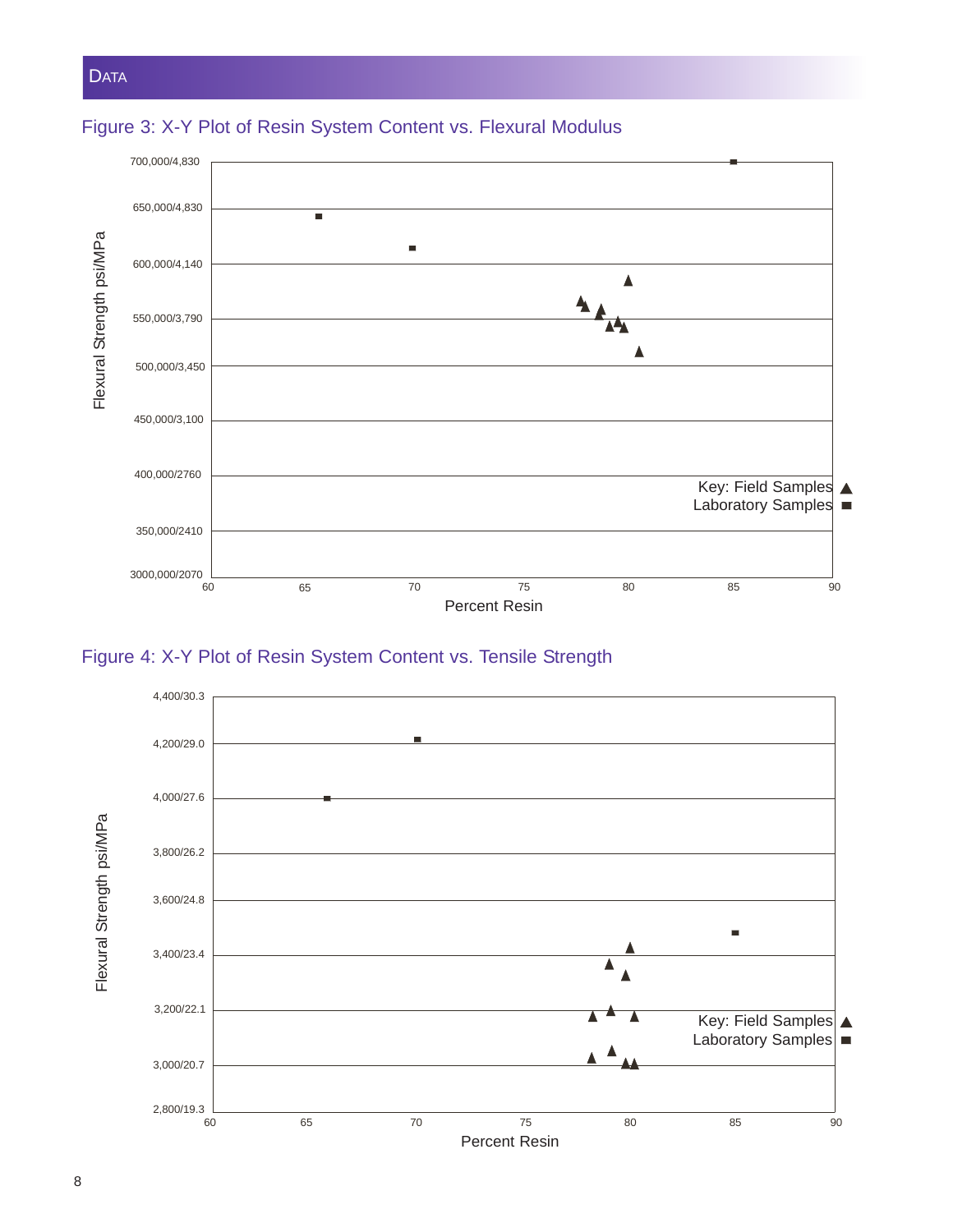# Figure 5: X-Y Plot of Resin System Content vs. Tensile Modulus



## Figure 6: Field-Manufactured Panels

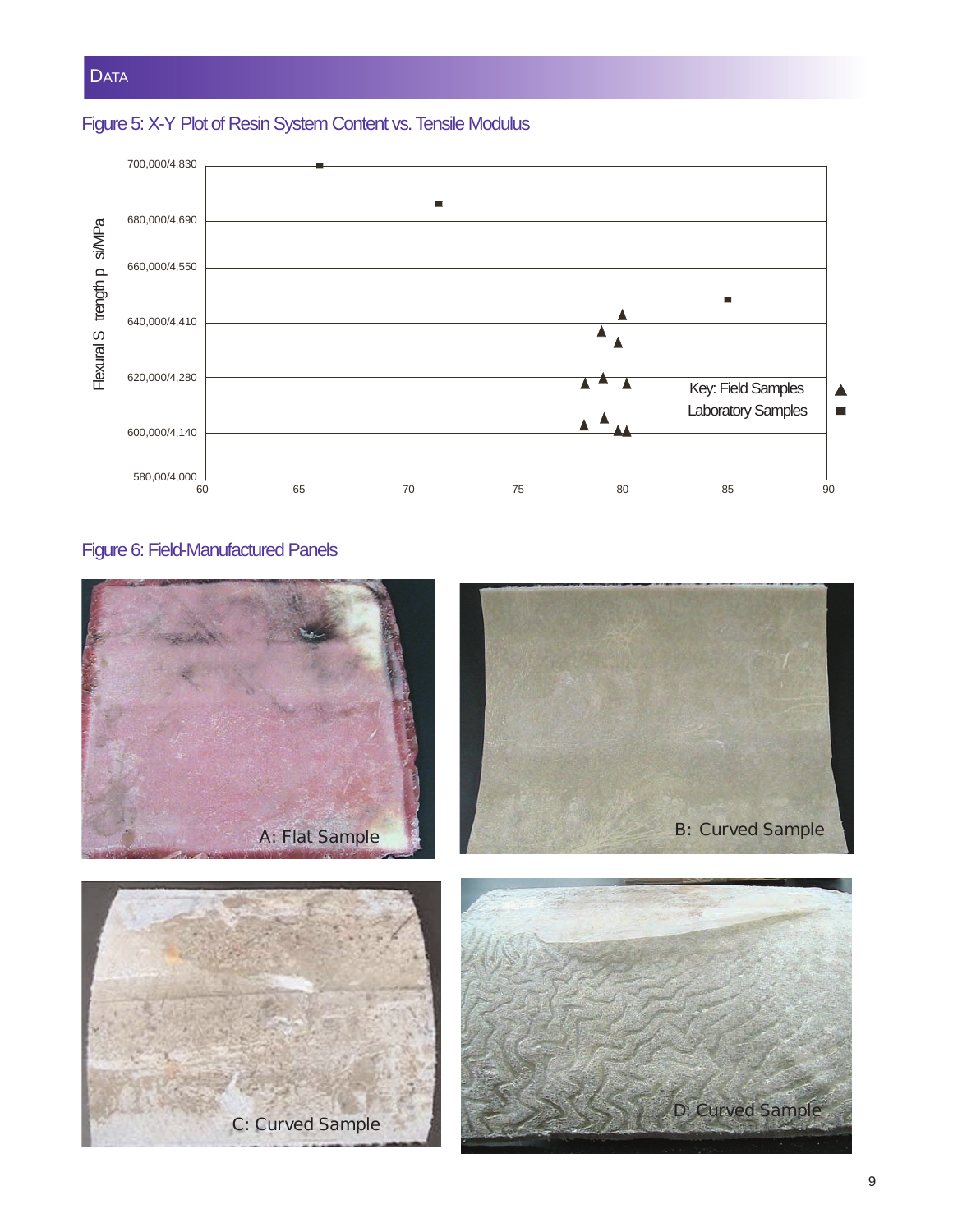

# Figure 7: Laboratory-Manufactured Panels



Smooth Surface **Rough Surface** Rough Surface Rough Surface Close-Up

## Figure 8: Smooth and Roughened Flexural-Tested Laboratory Specimens



Failed Roughened Specimen

Failed Smooth Specimen

## Figure 9: Top View of Smooth and Roughened Flexural-Tested Laboratory Specimens



Failed Roughened Specimen

Failed Smooth Specimen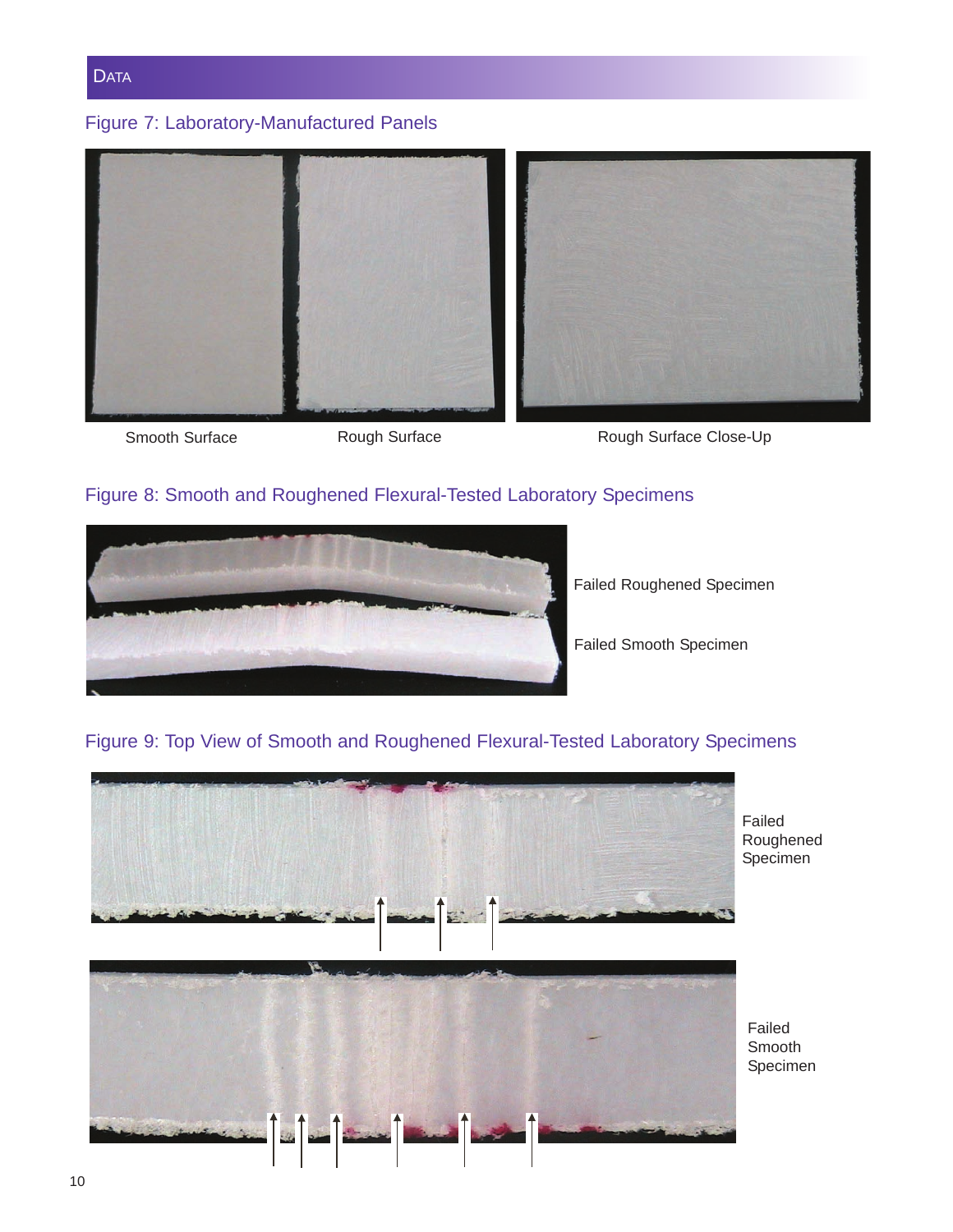**DATA** 

Figure 10: Side View of the Smooth and Roughened Laboratory Flexural-Tested Specimens